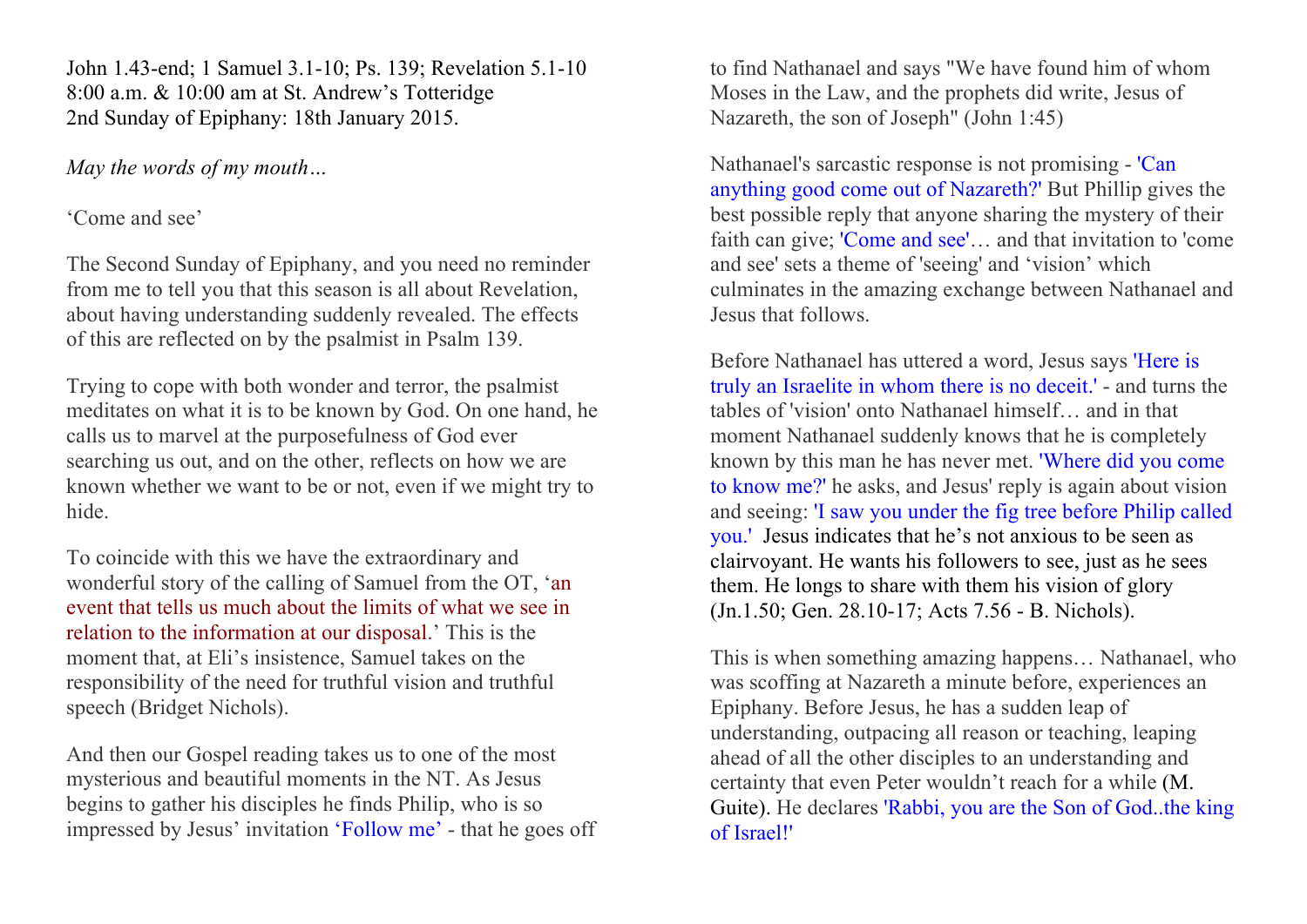Something whole and complete has been disclosed in a single glance, to see and be seen is enough! This is an example of a sudden 'awakening' - and I'm reminded of the book 'Awakenings,' by the neurologist Oliver Sacks, & the 1990 film with Robert de Niro & Robin Williams of the same title, in which previously catatonic patients are quite literally brought back to life by a new drug, L-Dopa.

But while the epiphanies experienced in that story were sadly only temporary, the effect Jesus has is more profound. He subtly alludes to Nathanael's mention of Israel, promising that this is just the beginning of an even greater epiphany. Nathanael is 'truly an Israelite' and Jesus points to the key epiphany in the life of Israel, when he was still called Jacob, the epiphany in which he saw the ladder connecting heaven and earth: 'Very truly I tell you, you will see heaven opened and the angels of God ascending and descending upon the Son of Man.'

Here is one of those thrilling moments when a mysterious image from the Old Testament finds its fulfillment in the New! The ladder was a prophetic image given in a dream to Jacob of what is to come, now it has come true! I am the ladder, Jesus is saying, the true connection, the true gate of Heaven. In this intimate exchange, Nathanael has seen with his waking eyes what his ancestor had seen only veiled in dream and symbol!

*Spoken in the name of the Father, Son & Holy Spirit. Amen.*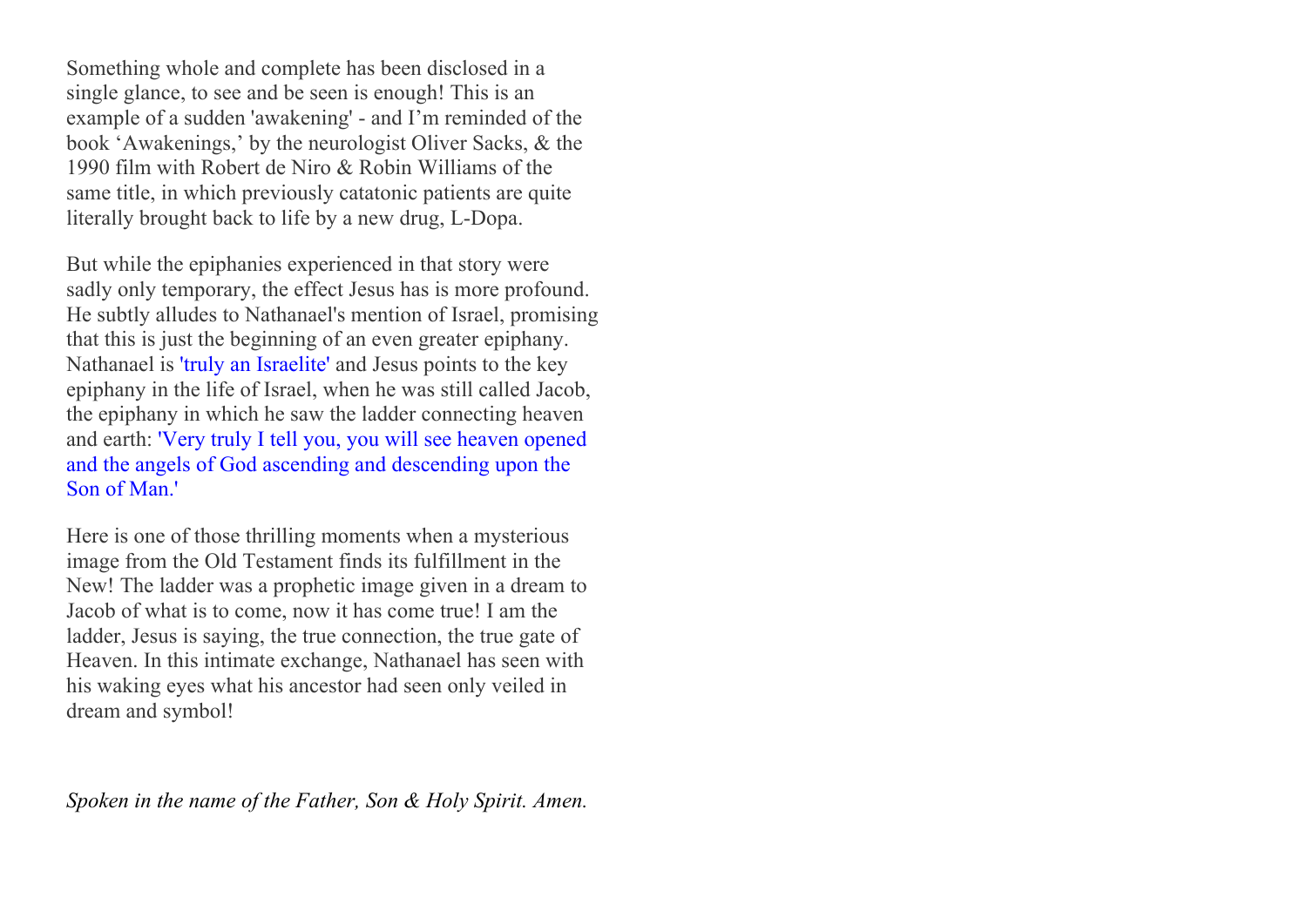### **John 1.43-end Jesus Calls Philip and Nathanael**

43 The next day Jesus decided to go to Galilee. He found Philip and said to him, 'Follow me.'  $44$ Now Philip was from Bethsaida, the city of Andrew and Peter.  $45$ Philip found Nathanael and said to him, 'We have found him about whom Moses in the law and also the prophets wrote, Jesus son of Joseph from Nazareth.'

 $46$ Nathanael said to him, 'Can anything good come out of Nazareth?' Philip said to him, 'Come and see.' <sup>47</sup>When Jesus saw Nathanael coming towards him, he said of him, 'Here is truly an Israelite in whom there is no deceit!' 48Nathanael asked him, 'Where did you come to know me?' Jesus answered, 'I saw you under the fig tree before Philip called you.' <sup>49</sup>Nathanael replied, 'Rabbi, you are the Son of God! You are the King of Israel!'  $50$  Jesus answered, 'Do you believe because I told you that I saw you under the fig tree? You will see greater things than these.'  $51$ And he said to him, 'Very truly, I tell you, you will see heaven opened and the angels of God ascending and descending upon the Son of Man.'

# **1 Samuel 3.1-10 Samuel's Calling and Prophetic Activity**

3 Now the boy Samuel was ministering to the Lord under Eli. The word of the Lord was rare in those days; visions were not widespread.

2 At that time Eli, whose eyesight had begun to grow dim so that he could not see, was lying down in his

room; <sup>3</sup>the lamp of God had not yet gone out, and Samuel was lying down in the temple of the Lord, where the ark of God was. <sup>4</sup>Then the Lord called, `Samuel! Samuel!' and he said, 'Here I am!' <sup>5</sup>and ran to Eli, and said, 'Here I am, for you called me.' But he said, 'I did not call; lie down again.' So he went and lay down. <sup>6</sup>The Lord called again, 'Samuel!' Samuel got up and went to Eli, and said, 'Here I am, for you called me.' But he said, 'I did not call, my son; lie down again.' <sup>7</sup>Now Samuel did not yet know the Lord, and the word of the Lord had not yet been revealed to him. <sup>8</sup>The Lord called Samuel again a third time. And he got up and went to Eli, and said, 'Here I am, for you called me.' Then Eli perceived that the Lord was calling the boy. <sup>9</sup>Therefore Eli said to Samuel, 'Go, lie down; and if he calls you, you shall say, "Speak, Lord, for your servant is listening." ' So Samuel went and lay down in his place.

10 Now the Lord came and stood there, calling as before 'Samuel! Samuel!' And Samuel said, 'Speak, for your servant is listening.'

### **Psalm 139 The Inescapable God**

To the leader. Of David. A Psalm.

- $1$  O Lord, you have searched me and known me.
- $2$  You know when I sit down and when I rise up; you discern my thoughts from far away.
- $3$  You search out my path and my lying down, and are acquainted with all my ways.
- $4$  Even before a word is on my tongue, O Lord, you know it completely.